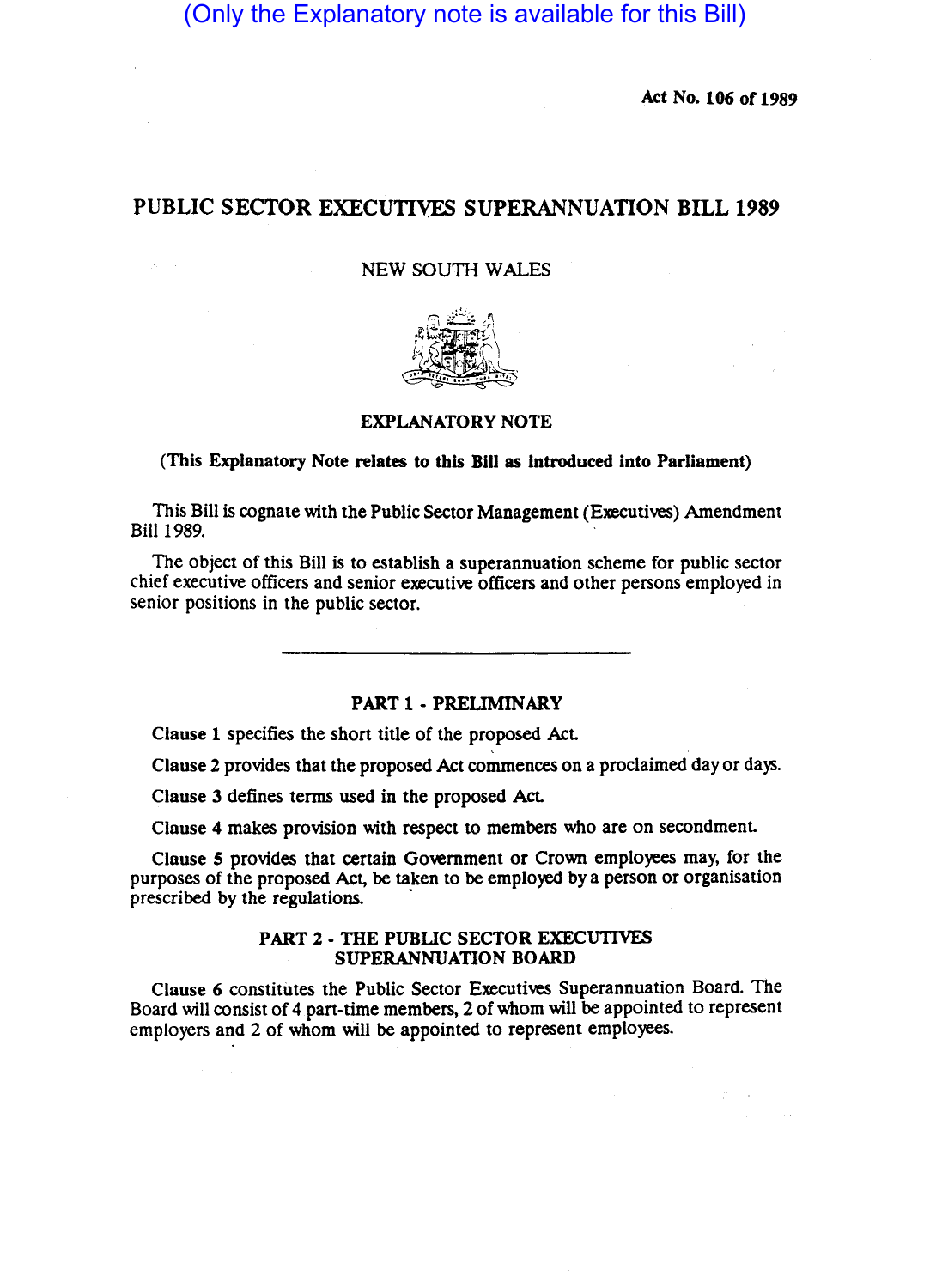Clause 7 sets out the functions of the Chairperson of the Board.

Clause 8 sets out the functions of the Board, the principal one of which is to administer and manage the superannuation scheme to be established by the proposed Act.

Clause 9 empowers the Board to make and enter into contracts or arrangements with a person for the person to carry out any, or all, of the Board's functions (except those under proposed section 33) with respect to the administration and management of the superannuation scheme. Such an agreement may provide for the payment of commission or other fees from the Public Sector Executives Superannuation Fund.

Clause 10 empowers the Board to make and enter into contracts or arrangements with a person to insure members for, or manage an insurance scheme for, additional benefits under the proposed Act.

Clause 11 enables the Board to arrange for the use of the services of staff of a government department, an administrative office or a public or local authority.

Clause 12 empowers the Board to employ and pay agents.

Clause 13 empowers the Board to engage consultants.

Clause 14 empowers the Board to establish committees to assist it in connection with the exercise of any of its functions.

Clause *IS* provides that the financial year of the Board is the year ending on 31 March.

Clause 16 gives the Board investment and borrowing powers under the Public Authorities (Financial Arrangements) Act 1987.

Clause 17 provides for delegation by the Board and the Chairperson of the Board.

Clause 18 sets out the extent to which the Board has, in relation to the Fund, the powers of a trustee but makes it clear that the clause does not constitute the Board a trustee of the Fund or any other fund, account or reserve established under the proposed Act.

Clause 19 confers on the Board power to compromise or otherwise settle any claim made against it.

Clause 20 provides for the maintenance of accounts and other records by the Board.

Clause 21 makes it clear that certain people associated with the Board e.g. a member of the Board, may hold office as directors or other officers of a company.

## PART 3 - THE PUBLIC SECTOR EXECUTIVES SUPERANNUATION FUND

Clause 22 requires the Board to establish and maintain the Public Sector Executives Superannuation Fund and sets out the amounts that are to be paid to or from the Fund.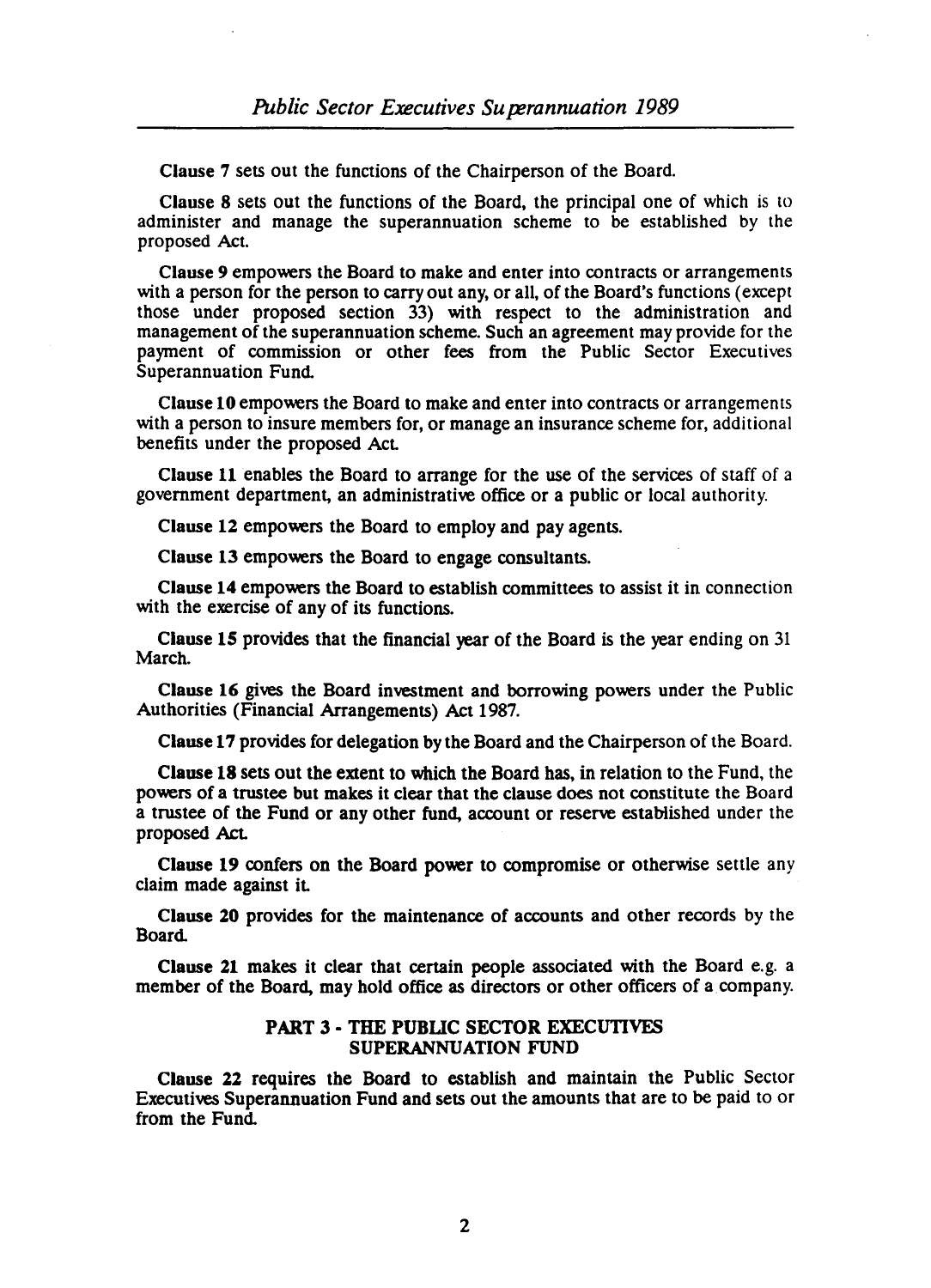Clause 23 requires the Board to establish and maintain an account within the Fund for each member and sets out the amounts that are to be credited and debited to any such account.

Clause 24 requires the Board to establish and maintain an Additional Benefit Management Fund and sets out the amounts that are to be paid to or from that Fund.

Clause 25 empowers the Board generally to establish and maintain accounts and reserves and also empowers it to create particular investment funds comprising particular members' accounts.

Clause 26 provides for the adjustment of accounts and reserves by the Board and permits the Board to fix different rates for members' accounts in different investment funds.

Clause 27 is a general enabling provision for credits or debits to funds, accounts or reserves established by or under the proposed Act.

Clause 28 empowers the Board to establish and maintain deposit funds.

Clause 29 requires the Board to establish and maintain a Public Sector Executive~ Superannuation Management Account and sets out the costs that are required to be charged against that Account and the way in which those costs are to be paid

Clause 30 enables the Board to levy administrative charges in relation to a preserved benefit.

Clause 31 requires the Board to deduct amounts equivalent to its income tax liabilities from members' accounts.

Clause 32 requires the Board to make (by way of written statements) disclosures to members. This requirement complies with relevant Commonwealth legislation.

Clause 33 enables the Minister to require an actuarial investigation to be carried out into the state and sufficiency of any or all of the funds established under the proposed Act.

### **PART 4 •** CONTRIBUTIONS

Clause 34 provides for elections by employees who wish to become members of the scheme established by the proposed Act. An election must specify the contributions to be paid by the employee or the employee's employer or both of them.

Clause 35 provides for annual elections as to contributions for the coming year to be made by a member on or before 1 September in each year.

Clause 36 contains provisions enabling contributions payable by a member or the member's employer to be varied if the member's salary changes or the Board is satisfied that financial hardship would otherwise result.

Clause 37 enables employees to apply to be covered for an additional benefit or to vary the amount of cover for the additional benefit. The additional benefit is a benefit payable when a member dies or is disabled before reaching the early retirement age and is the difference between the member's actual benefit and the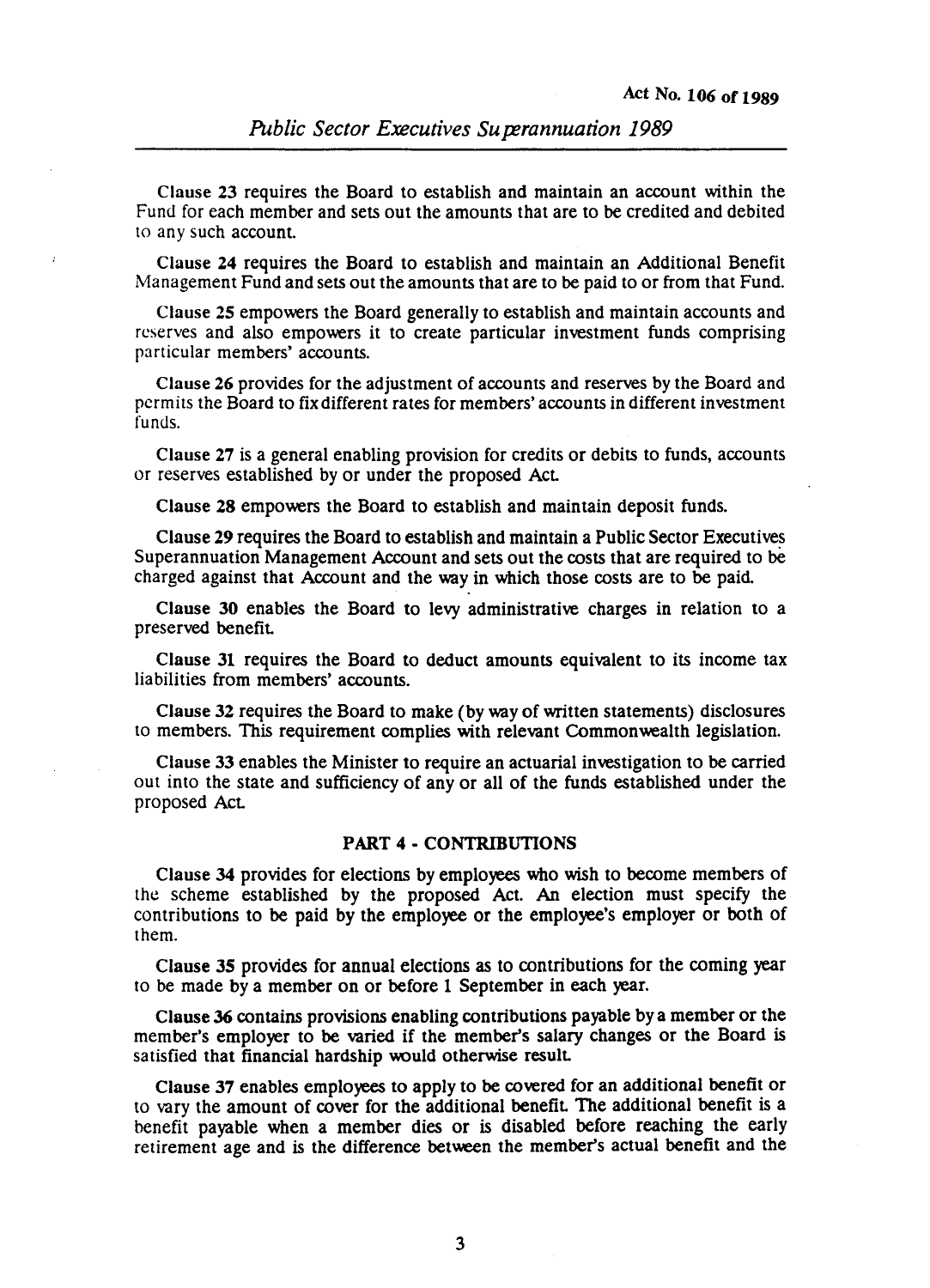total amount of benefit specified by the member and approved by the Board under clause 38.

Clause 38 sets out the procedure for approval of additional benefit cover or varied cover and requires a person who is covered to pay an additional benefit premium as determined from time to time by the Board

Clause 39 enables the Board to require an applicant for additional benefit cover or varied cover to submit to a medical examination or examinations and to do or provide certain other things.

Clause 40 provides that the Board may refuse an application if an applicant fails to comply with any such requirement or it is advised by an insurer, or person arranging or managing an insurance scheme, that an applicant will not be covered.

Clause 41 sets out the circumstances in which the Board may revoke an approval of additional benefit cover or varied cover.

Clause 42 sets out the effect of revocation of an approval of additional benefit cover or varied cover. It also prohibits an approval from being revoked, in the case of additional benefit cover provided by a person other than the Board, unless the relevant insurance contract may be lawfully avoided under the Insurance Contracts Act 1984 of the Commonwealth.

Clause 43 establishes an employee's liability to contribute to the Fund once an election to contribute takes effect and while it is in effect Contributions must be paid on the basis of contribution periods applicable to the member.

Clause 44 establishes an employer's liability to contribute to the Fund once an election to contribute takes effect Contributions must be made at such times as may be agreed with the Board but must, in any case, be paid within the year in which the liability arises.

Clause 45 empowers the Board to charge interest on unpaid contributions.

Clause 46 provides for the contributions payable while an employee is on unpaid leave.

#### PART 5 - BENEFITS

Clause 47 provides for a lump sum benefit to be paid to a member who retires from employment with an employer (i.e. ceases to be an employee within the meaning of the Act), or dies, on or after reaching the early retirement age. The amount of the benefit is the amount at credit in the member's account in the Fund.

Clause 48 provides for a lump sum benefit to be paid where a member dies before attaining the early retirement age while an employee within the meaning of the proposed Act. The amount of the benefit is the amount at credit in the member's account in the Fund together with the amount of any additional benefit payable.

Clause 49 provides for a lump sum benefit to be paid where a member ceases to be employed as an emplOyee within the meaning of the proposed Act because of the member's permanent physical or mental incapacity. The amount of the benefit is the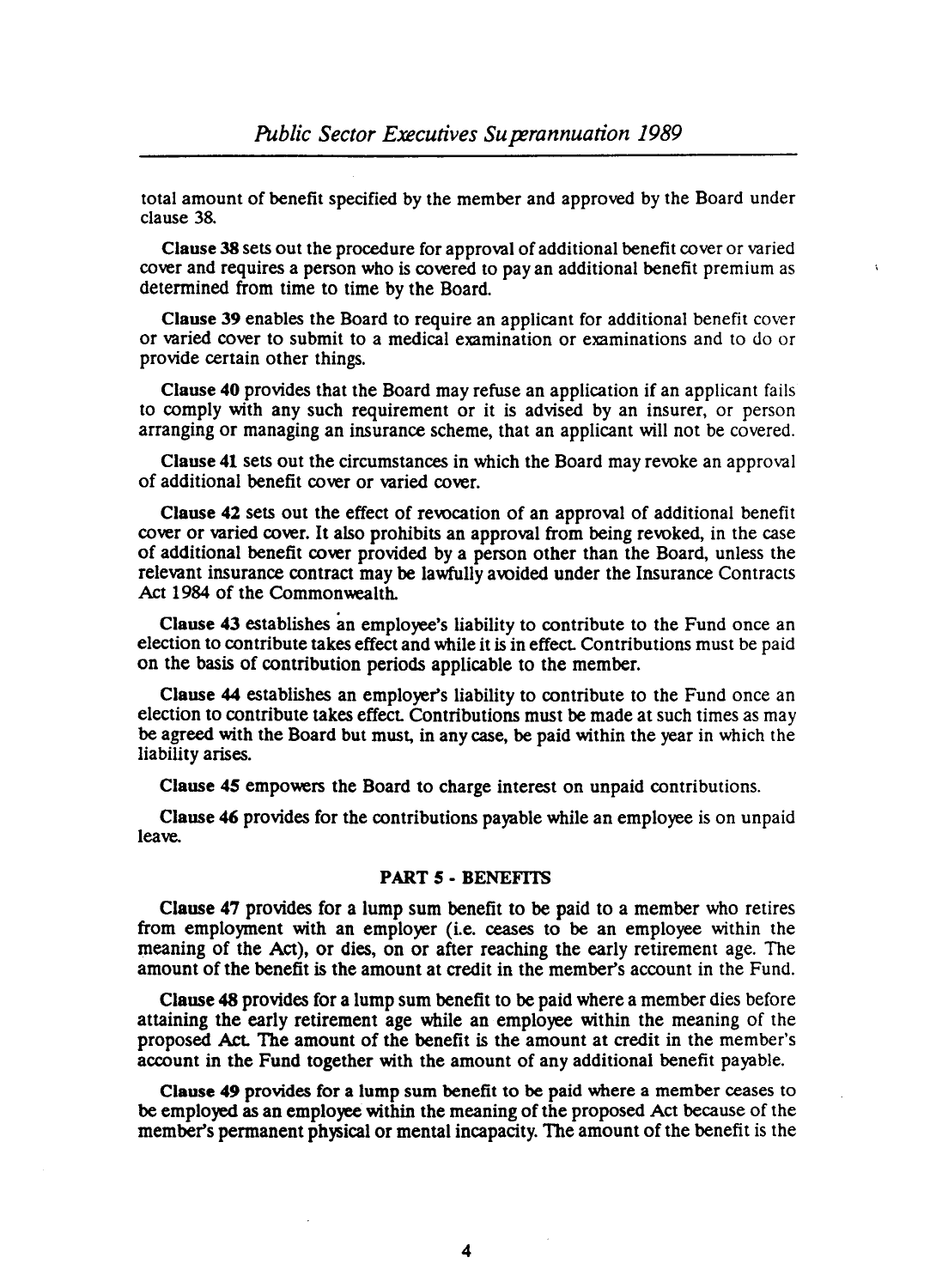amount at credit in the member's account in the Fund together with the amount of any additional benefit payable.

Clause 50 provides for a lump sum benefit to be paid when a member resigns or is discharged or ceases in any other manner to be employed as an employee within the meaning of the proposed Act before reaching the early retirement age, and no other benefit is payable under the proposed Act. The amount of the benefit is the amount at credit in the member's account in the Fund.

Clause 51 requires a member who is entitled to a benefit under clause 50 to preserve the part of the benefit attributable to employer-financed contributions in the Fund until the member reaches the early retirement age, dies or is incapacitated or to pay that part of the benefit into another superannuation scheme.

Clause 52 enables a member who is entitled to a benefit under clause 50 to elect to have that part of the benefit attributable to employee-financed contributions dealt with under clause 51.

Clause 53 sets out the manner in which an application for payment or preservation of a benefit is to be made.

Clause 54 empowers the Board to pay interest (at its absolute discretion) when paying a benefit under the proposed Act.

Clause 55 empowers the Board to reduce any benefit payable to a member under the proposed Act where the Board would otherwise be liable to a penalty under a Commonwealth taxation law because the benefit, or total benefits, received by the member (under this or any other scheme) would exceed a level specified by Commonwealth legislation.

Clause 56 enables an employee to pay a benefit received under another superannuation scheme into the Fund.

Clause 57 is a formal provision giving effect to Schedule 4 which relates to members transferred as a result of a Government initiative or who are required to cease to be members and to become contributors to another scheme.

## PART 6 • MISCELLANEOUS

Clause 58 provides for the addition, substitution and omission of employees and employers from Schedule 1 by order of the Governor.

Clause 59 protects persons associated with the Board from liability for certain acts or omissions.

Clause 60 requires employers to submit information relating to employees if required to do so by the Board.

Clause 61 requires employees to provide the Board with specified information or evidence or to undergo a medical examination or examinations if required to do so by the Board.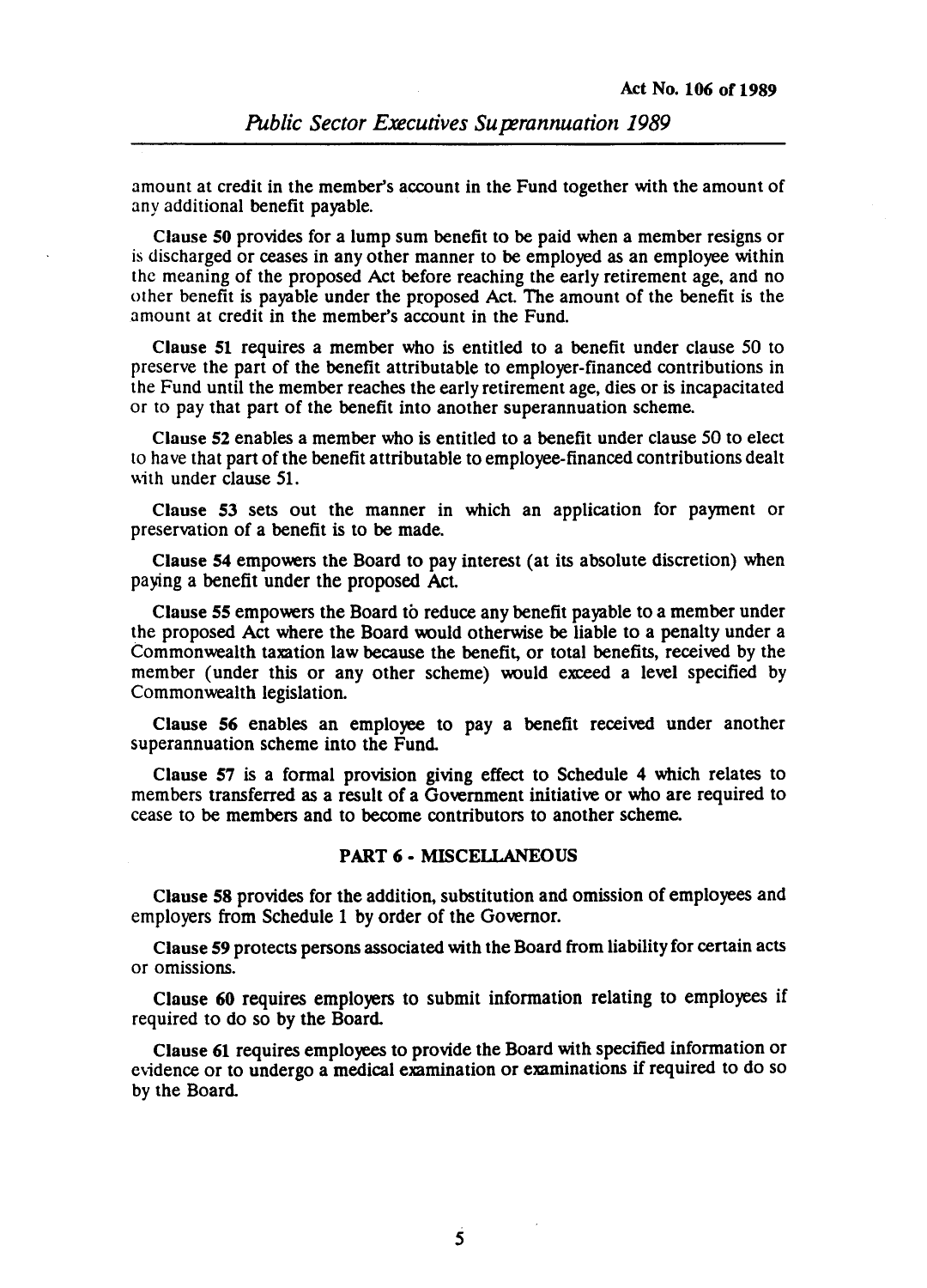Clause 62 makes provision with respect to elections and applications generally.

Clause 63 voids any purported assignment of, or charge over, a benefit and provides that a benefit is not applicable in payment of the debts and liabilities of a deceased member.

Clause 64 provides for payment of a benefit where probate has not been granted or letters of administration have not been arranged in relation to the estate of a deceased member.

Clause 6S sets out the powers of the Board to recover money owing to the Fund, including a power to require deductions to be made from a member's salary.

Clause 66 sets out the circumstances in which the Board may consent to the exercise by a person of a right or the enjoyment of a privilege under the proposed Act which the person has ceased to be entitled to exercise or enjoy.

Clause 67 confers on the Board power to determine disputes under the proposed Act

Clause 68 provides a right to appeal to the Industrial Commission against a determination of the Board in a dispute under the proposed Act.

Clause 69 provides for the payment of a benefit where the person to whom it is payable is incapable.

Clause 70 sets out the manner in which documents may be served on the Board.

Clause 71 provides for the recovery, in a court of competent jurisdiction, of money owed to the Board.

Clause 72 sets out the regulation making power.

Clause 73 provides for a review of the operation of the proposed Act on or after the first anniversary of the commencement of the clause.

Clause 74 is a formal provision giving effect to Schedule 5 which contains savings and transitional provisions.

#### SCHEDULE 1 - ADDITIONAL EMPLOYEES AND EMPLOYERS

This Schedule will contain additional employee positions and employers subject to the proposed AcL

## SCHEDULE 2 • PROVISIONS RELATING TO MEMBERS OF BOARD

Clause 1 provides for the appointment of acting members and an acting Chairperson.